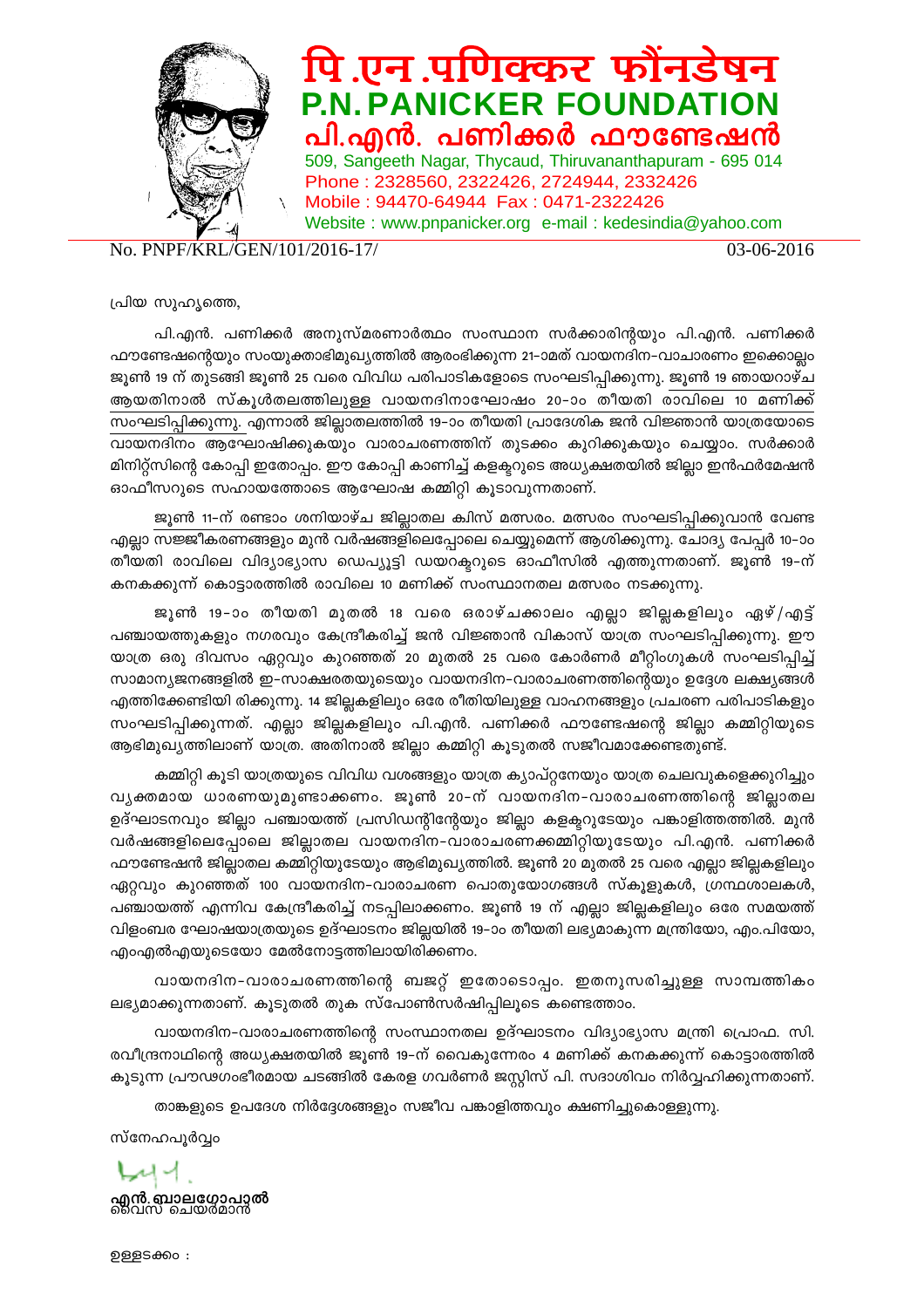## വായനദിന – വാരാചര<u>ണം</u> 2016

#### ജില്ലാതല വായന ക**ി**സ്

| സ്കൂൾ ഹാൾ വാടക                                     | ൜൚ജന്യം     |
|----------------------------------------------------|-------------|
| മൈക്ക് സെറ്റ് സ്കൂൾ വക                             | ൜൚ജന്യം     |
| ക്വിസ് മാസ്റ്റർ                                    | $500$ രൂപ   |
| രണ്ട് അധ്യാപകർ (പേപ്പർ വാല്യൂവേഷൻ $(250 \times 2)$ | $500$ രൂപ   |
| കുട്ടികൾക്ക് സ്വീറ്റ്സ്, ചായ                       | $1,000$ രൂപ |
| ഫോട്ടോ                                             | $500$ രൂപ   |
| സ്റ്റേഷനറി                                         | $500$ രൂപ   |
| കോ-ഓർഡിനേറ്റർ അലവൻസ്                               | $1,000$ രൂപ |
| മറ്റ് ചിലവുകൾ                                      | $500$ രൂപ   |
| ക്വിസ് മത്സര സമ്മാനം                               |             |
| ഒന്നാം സമ്മാനം (പുസ്തകവും ക്യാഷും ഉൾപ്പെടെ)        | $2,000$ രൂപ |
| രണ്ടാം സമ്മാനം (പുസ്തകവും ക്യാഷും ഉൾപ്പെടെ)        | $1,200$ രൂപ |
| മൂന്നാം സമ്മാനം (പുസ്തകവും ക്യാഷും ഉൾപ്പെടെ)       | $600$ രൂപ   |
|                                                    | 8,300 രൂപ   |

#### ജൻ വിജ്ഞാൻ വികാസ് യാത്ര

| യാത്ര ക്യാപ്റ്റൻ (ഒരു ദിവസം ആഹാരം താമസം ഉൾപ്പെടെ |            |
|--------------------------------------------------|------------|
| 7 ദിവസത്തേയ്ക്ക് – 1000 x 7)                     | 7,000 രൂപ  |
| യാത്ര സഹായി ഒരു ദിവസം ആഹാരം താമസം ഉൾപ്പെടെ       |            |
| 7 ദിവസത്തേയ്ക്ക് – 700 x 7)                      | 4,900 രൂപ  |
| മറ്റ് ചെലവുകൾ 7 ദിവസത്തേയ്ക്ക്                   | 1,000 രൂപ  |
|                                                  | 12,900 രൂപ |

വണ്ടിയുടെ ഡീസൽ, ജനറേറ്ററിലെ മണ്ണെണ്ണ, ഡ്രൈവറുടേയും ക്ലീനറുടേയും ബാറ്റ, ശമ്പളം എന്നിവ ഹെഡ് ഓഫീസിൽനിന്നും നൽ്കുന്നു. കൂടാതെ യാത്ര പര്യാടനം നടത്തുന്ന പഞ്ചായത്തുകളിൽനിനും യാത്ര ടീമിലെ പരമാവധി 6 പേർക്ക് സൗജന്യമായി ഭക്ഷണം \ നൽകുവാനും ഡ്രൈവർക്കും ക്ലീനർക്കും പഞ്ചായത്തിൽ സൗജന്യമായി തങ്ങുവാനുള്ള സഹായം അഭൃർത്ഥിക്കണം.

#### **വായനദിന–വാരാചരണ ചെലവുകൾ**

ഉദ്ഘാടന ദിവസം നോട്ടീസ്, മൈക്ക്, മറ്റ് ചെലവുകൾ പി.ആർ.ഡി നിർവ്വഹിക്കും.

|                                                | 6,000 രൂപ |
|------------------------------------------------|-----------|
| മറ്റ് ചിലവുകൾ                                  | 500 രൂപ   |
| ഫോട്ടോ                                         | 500 രൂപ   |
| ചിത്ര രചനാ മത്സരം (മാസ്റ്റർ)                   | 500 രൂപ   |
| (7 ദിവസത്തേയ്ക്ക് 500 രൂപ വീതം)                | 3,500 രൂപ |
| കോ-ഓർഡിനേറ്ററുടെ അലവൻസ്                        |           |
| പരിപാടികൾ സംഘടിപ്പിക്കുന്നതിന് ചെലവുകൾ         | 1,000 രൂപ |
| 7 ദിവസത്തെ സ്കൂളുകളിലും മറ്റും നടക്കുന്ന വിവിധ |           |

#### **BsI XpI (8,300+12,900+6,000)** = **27,200 cq] -**

 $\,$ \* 2015-ൽ ജൻ വിജ്ഞാൻ വികാസ് യാത്ര സംഘടിപ്പിച്ച് വിജയിച്ച ജില്ലകളിൽ മാത്രമേ യാത്ര സംഘടിപ്പിക്കുന്നുള്ളു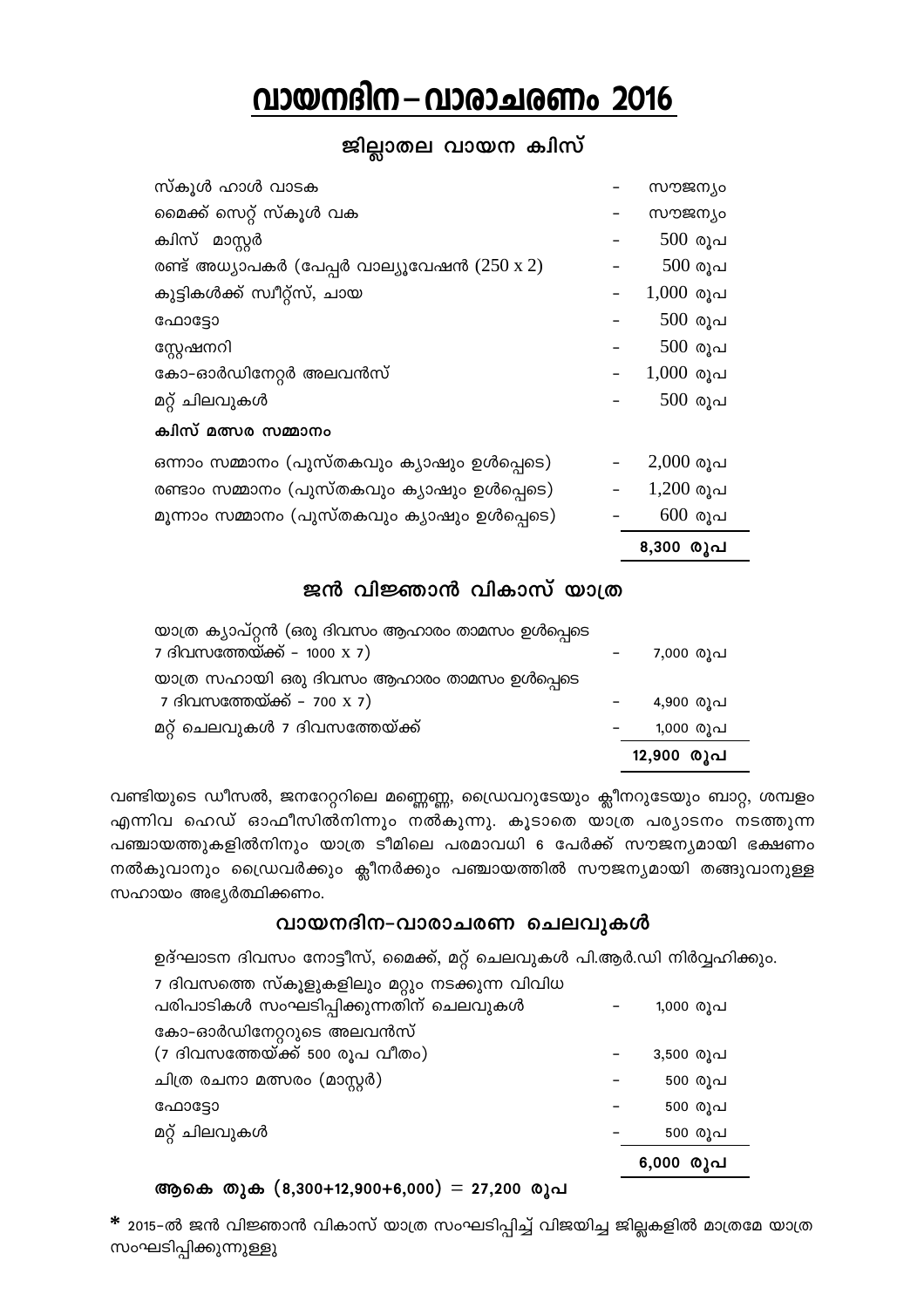

#### കേരള സർക്കാർ

#### പൊതുവിദ്യാഭ്യാസ (ജി) വകപ്പ്

നം: 6647/ജി3/16/പൊവിവ

തിരുവനന്തപുരം തീയതി, 25/04/2016

പ്രേക്ഷിതൻ

ഗവൺമെന്റ് അഡീഷണൽ ചീഫ് സെക്രടറി

#### സികർത്താവ്

ഡോ. എം.ആർ.തമ്പാൻ —ബോർഡ് അംഗം, പി.എൻ. പണിക്കർ വിജ്ഞാൻ വികാസ് കേന്ദ്ര ശ്രീ. ഡോ. പി. അൻവർ —ബോർഡ് അംഗം, പി.എൻ. പണിക്കർ വിജ്ഞാൻ വികാസ് കേന്ദ്ര ശ്രീമതി. ജോളി ജേക്കബ് —ബോർഡ് അംഗം, പി.എൻ. പണിക്കർ വിജ്ഞാൻ വികാസ് കേന്ദ്ര ശ്രീ. എൻ. ബാലഗോപാൽ—വൈസ് ചെയർമാൻ, പി.എൻ. പണിക്കർവിജ്ഞാൻ വികാസ് കേന്ദ്ര ശ്രീ. ടി.പി. ശ്രീനിവാസൻ IFS — റൈസ് ചെയർമാൻ, ഉന്നത വിദ്യാഭ്യാസ കൗൺസിൽ അഡീഷണൽ ചീഫ് സെക്രട്ടറി — ധനകാര്യ വകുപ്പ്.

– പഞ്ചായത്ത് വകപ്പ് പ്രീൻസിപ്പൽ സെക്രട്ടറി

പ്രിൻസിപ്പൽ സെക്രട്ടറി – ഐ.ടി. വകുപ്പ്

പൊതുവിദ്യാഭ്യാസ ഡയറക്ടർ

| ഡയറകർ      | ഇൻഫർമേഷൻ & പി.ആർ.ഡി.          |
|------------|-------------------------------|
| ഡയറകൂർ     | – ഹയർ സെക്കൻ്റ റി എഡ്യൂക്കേഷൻ |
| ഡയറകർ      | ടെക്ലിക്കൽ എഡ്യുക്കേഷൻ        |
| ഡയറകൂർ     | പഞ്ചായത്ത് ഡയറക്ലറേറ്റ്       |
| ഡയറകുർ     | കൊളീജിയറ്റ് എഡ്യൂക്കേഷൻ       |
| ഡയറക്ടർ    | – സാക്ഷരതാ മിഷൻ               |
| സെക്രട്ടറി | കേരള ഗ്രന്ഥശാല സംഘം           |

സർ.

വിഷയം: പൊളവിദ്യാഭ്യാസം: പി.എൻ. പണിക്കർ വിജ്ഞാൻ വികാസ് കേന്ദ്രയുടെയും

ബോർഡ് ഓഫ് <mark>ഓനേജ്രമെന്റിന്റെ</mark>യും സംസ്ഥാന തല വായനാദിന - വാരാചരണ സംഘാടക കമ്മിറ്റിയുടേയും സംയ്യക്ത യോഗത്തിന്റെ നടപടിക്കറിപ്പ്- സംബന്ധിച്ച്, സൂചന: 18/02/2016 ലെ സംയ്യക്ത യോഗത്തിന്റെ നടപടിക്കറിപ്പ്.

2016 ഫെബ്രുവരി 18 വ്യാഴാഴ്ച ഉച്ചയ്യ് 11.30 മണിയ്യ് നിയമസഭ മന്ദിരത്തിലെ വിദ്യാഭ്യാസ മന്ത്രിയുടെ ചേമ്പറിൽ കടിയ സംസ്ഥാനതല വായനാദിന - വാരാചരണ കമ്മിറ്റിയുടേയും, പി.എൻ. പണ്ടിക്കർ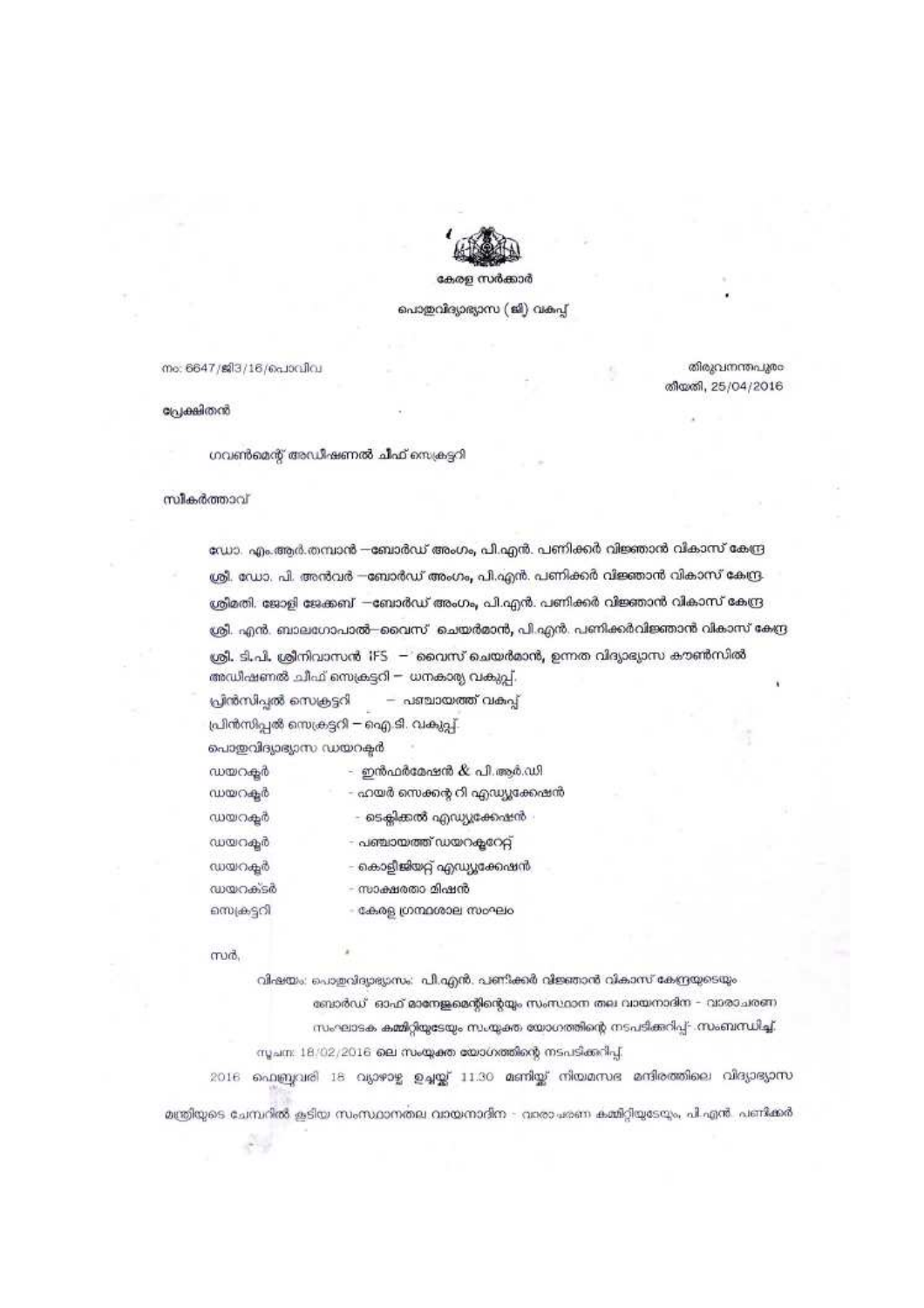

കേരള സർക്കാർ

പൊതുവിദ്യാഭ്യാസ (ജി) വകപ്പ്

നം: 6647/ജി3/16/പൊവിവ

പേക്ഷിതൻ

ഗവൺമെന്റ് അഡിഷണൽ ചീഫ് സെക്രട്ടറി സികർത്താവ്

> പ്രശ്നീ എം.എ. ബേബി എം.എൽ.എ ശ്രീ. പാലോട് രവി. എം.എൽ.എ ശ്രീ പന്ന്യൻ രവീന്ദ്രൻ Ex.MP ശ്രീ. എം. വിജയകമാർ (മൻ മന്ത്രി)

area.

വിഷയം. പൊതുവിദ്യാഭ്യാസം: പി.എൻ. പണിക്കർ വിജ്ഞാൻ വികാസ് കേന്ദ്രയുടെയും ബോർഡ് ഓഫ് മാനേജ്ജമെന്റിന്റെയും. സംസ്ഥാന തല വായനാദിന– വാരാചരണ കമ്മിറ്റിയുടേയും സംയ്യക്ത യോഗത്തിന്റെ നടപടിക്കറിപ്പ് - സംബന്ധിച്ച്

സൂചന: 18/02/2016 ലെ സംയ്യക്ത യോഗത്തിന്റെ നടപടിക്കുറിപ്പ്,

2016 ഫെബ്രുവരി 18 വ്യാഴാഴ്ച ഉച്ചയ്ക്ക് 11.30 മണിയ്ക്ക് നിയമസഭ മന്ദിരത്തിലെ വിദ്യാഭ്യാസ മന്ത്രിയുടെ ചേമ്പറിൽ കൂടിയ സംസ്ഥാനതല വായനാദിന – വാരാചരണ കമ്മിറ്റിയുടേയും, പി.എൻ. പണിക്കർ വിജ്ഞാൻ വികാസ് കേന്ദ്ര ബോർഡ് ഓഫ് മാനേള്ളമെയ്യന്റെയും സംയ്യക്ത യോഗത്തിന്റെ മിനിറ്റ്സ് ഇതോടൊപ്പം അയയുന്നു.

വിശ്ചസ്തത്തോടെ.

തിരുവനന്തപുരം തീയതി, 27/04/2016

എസ്. ശരത് ചന്ദ്രൻ ഡെപ്പൂട്ടി സെക്രട്ടറി അഡിഷണൽ ചിഫ് സെക്രട്ടറിയ്ല് വേണ്ടി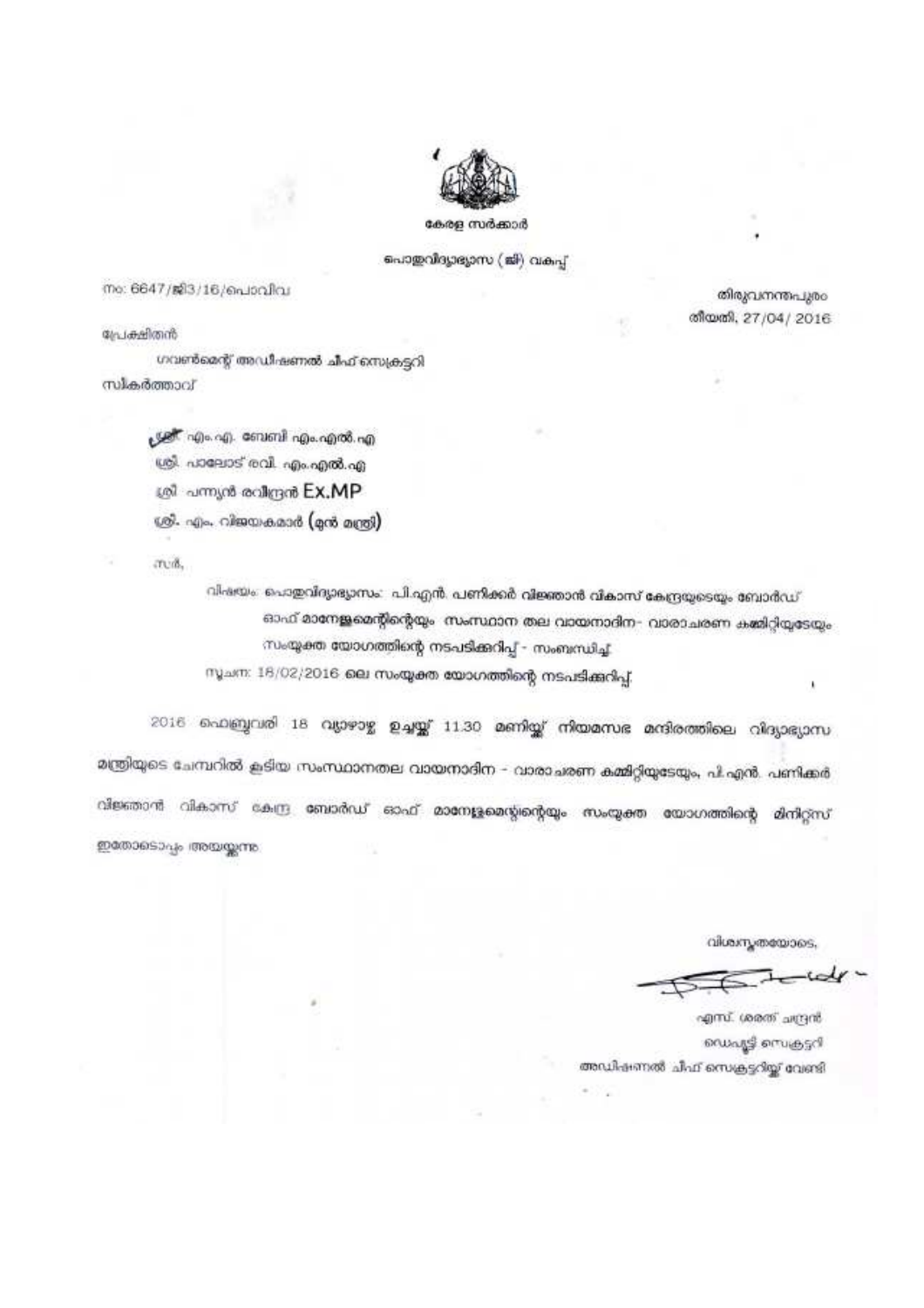### വായനദിന വാരാചരണം-2016

2016 ഫെബ്രുവരി 18 വ്യാഴാഴ്ച ഉച്ചയ്ക്ക് 11.30 മണിക്ക് നിയമസഭ മന്ദിരത്തിലെ വിദ്യാഭ്യാസ മന്ത്രിയുടെ ചേമ്പറിൽകൂടിയ സംസ്ഥാനതല വായനദിന–വാരാചരണ കമ്മിറ്റിയുടേയും, പി.എൻ. പണിക്കർ വിജ്ഞാൻ വികാസ് കേന്ദ്ര ബോർഡ് ഓഫ് മാനേജ്മെന്റിന്റേയും സംയുക്തയോഗത്തിന്റെ മിനിറ്റ്സ്

വിദ്യാഭ്യാസ മന്ത്രിയും പി. എൻ. പണിക്കർ വിജ്ഞാൻ വികാസ് കേന്ദ്ര ചെയർമാനുമായ ശ്രീ. പി.കെ. അബ്ദുറബ്ബ് അദ്ധ്യക്ഷത വഹിച്ചു.

- കഴിഞ്ഞ 20 വർഷങ്ങളായി പി.എൻ. പണിക്കർ അനുസ്മരണാർത്ഥം ജൂൺ 19–ന് സംസ്ഥാന  $1)$ സർക്കാരിന്റെ ആഭിമുഖ്യത്തിൽ വിജയകരമായി നടത്തിവരുന്ന വായനദിനവും 19 മുതൽ 25 വരെയുള്ള വായനവാരവും സംസ്ഥാന സർക്കാർ, വിദ്യാഭ്യാസ വകുപ്പ്, ഇൻഫർമേ ഷൻ & പബ്ലിക് റിലേഷൻസ് വകുപ്പ്, പഞ്ചായത്ത് വകുപ്പ്, പി.എൻ. പണിക്കർ ഫൗണ്ടേ ഷൻ എന്നിവയുടെ സഹകരണത്തോടെ ഈ വർഷവും പൂർവ്വാധികം ഭംഗിയായി സംസ്ഥാ നത്തുടനീളം നടത്തുവാൻ യോഗം തീരുമാനിച്ചു.
- 2) **' വായിച്ചു വളരുക–ചിന്തിച്ചു വിവേകം നേടുക'** എന്ന സന്ദേശം ജനങ്ങളിൽ, വിശിഷ്യാ കുട്ടികളിൽ, ഹൃദിസ്ഥമാക്കുവാൻ എല്ലാ സ്കൂളുകളിലും, കോളേജുകളിലും, ഓഫീസുക ളിലും, പൊതുസ്ഥാപനങ്ങളിലും വിദ്യാർത്ഥികളുടെയും അദ്ധ്യാപകരുടേയും രക്ഷകർത്താ ക്കളുടേയും സാമാനൃജനങ്ങളുടെയും തൊഴിലാളികളുടെയും കർഷകരുടെയും പങ്കാളിത്തത്തിൽ വായനദിന പ്രതിജ്ഞ ചൊല്ലുന്നതിനുള്ള ഉചിതമായ പരിപാടികൾ നടപ്പിലാക്കുവാൻ തീരുമാനിക്കുകയും അതിനുവേണ്ട ക്രമീകരണങ്ങൾ നടത്തുവാൻ ജനറൽ കൺവീനർമാരായ ഡെപ്യൂട്ടി സ്പീക്കർ ശ്രീ. പാലോട് രവി, ശ്രീ. പന്ന്യൻ രവീന്ദ്രൻ, ശ്രീ. എം. വിജയകുമാർ, ശ്രീ. എൻ. ബാലഗോപാൽ എന്നിവരെ യോഗം ചുമതലപ്പെടു ത്തി.
- $3)$ ഈ വർഷം ജൂൺ 19-ാം ഞായറാഴ്ചയും പ്രവൃത്തിദിവസവും അല്ലാത്തതിനാൽ **'വായിച്ചു** വളരുക' എന്ന സന്ദേശം വിദ്യാർത്ഥികളിൽ ഹൃദിസ്ഥമാക്കുവാൻ എല്ലാ സ്കൂളുകളിലും, കോളേജുകളിലും അദ്ധ്യാപകരുടെയും രക്ഷകർത്താക്കളുടെയും സാന്നിദ്ധ്യത്തിൽ വിദ്യാർത്ഥികളുടെ വായനദിന പ്രതിജ്ഞയും ജൂൺ 20-ാം തീയതി രാവിലെ പ്രത്യേക അസംബ്ലി വിളിച്ചുകൂട്ടി ക്രമീകരിക്കുവാനും അതിനുവേണ്ട പ്രവർത്തനങ്ങൾക്ക് വേണ്ട നിർദ്ദേശവും മറ്റ് സംവിധാനങ്ങളും ചെയ്യുവാൻ പൊതുവിദ്യാഭ്യാസ ഡയറക്ടറേയും, കൊളീജിയറ്റ് എഡൂക്കേഷൻ ഡയറക്ടറേയും യോഗം ചുമതലപ്പെടുത്തി.
- ജൂൺ 20 മുതൽ 25 വരെ വായന പരിപോഷിപ്പിക്കാനുതകുന്ന വിവിധ കർമ്മ പരിപാടികൾ 4) പ്രധാന അധ്യാപകരുടെ നേതൃത്വത്തിൽ പിടിഎ–യുടെ പങ്കാളിത്തത്തിൽ. നടത്തുവാനുള്ള പ്രവർത്തനങ്ങൾക്ക് ഒദ്യോഗിക സർക്കുലർ തയ്യാറാക്കുവാൻ പൊതുവിദ്യാഭ്യാസ ഡയറക്ടറേയും കൊളീജിയറ്റ് എഡ്യൂക്കേഷൻ ഡയറക്ടറേയും യോഗം ചുമതലപ്പെടുത്തി.
- വായിച്ചു വളരുക-ചിന്തിച്ചു വിവേകം നേടുക എന്ന സന്ദേശം എല്ലാ ഗ്രാമീണർക്കും  $5)$ പ്രത്യേകിച്ച് ഏറ്റവും താഴെക്കിടയിലുള്ള സമൂഹത്തിനും ലഭ്യമാക്കുക എന്ന ഉദ്ദേശത്തോടെ വായനദിനവാരാചരണം കഴിഞ്ഞവർഷത്തെപ്പോലെ കേരളത്തിലെ ആയിരത്തോളം വരുന്ന പഞ്ചായത്തുകളിൽകൂടി ആചരിക്കണമെന്ന് കമ്മിറ്റി തീരുമാനിക്കുകയുണ്ടായി. ഇത് ഫലപ്രദ മാക്കുവാൻ ഉചിതമായ നടപടികൾ സ്ഥീകരിക്കുവാൻ പഞ്ചായത്ത് വകുപ്പ് ഡയറക്ടറെ യോഗം ചുമതലപ്പെടുത്തി.
- 6) ജൂൺ 19-ാം തീയതി ഞായറാഴ്ച വൈകുന്നേരം 4 മണിക്ക് ടാഗോർ തീയേറ്റർ / കനക ക്കുന്ന് കൊട്ടാരം / യൂണിവേഴ്സിറ്റി സെനറ്റ് ഹാൾ എന്നിവയിലോ, ഉചിതമായ മറ്റേതെ ങ്കിലും വേദിയിലോ തിരുവനനന്തപുരം ജില്ലയിലെ പരമാവധി സ്കൂൾ വിദ്യാർത്ഥികളെ പങ്കെടുപ്പിച്ചുകൊണ്ട് വായനദിന-വാരാചരണത്തിന്റെ സംസ്ഥാനതല ഉദ്ഘാടനം വിദ്യാഭ്യാസ മന്ത്രിയുടെ അദ്ധ്യക്ഷതയിൽ നടത്തുവാൻ തീരുമാനിക്കുകയും ഇതിനുവേണ്ട പ്രവർത്തനങ്ങൾക്ക് നേതൃത്വം നൽകുവാൻ പൊതു വിദ്യാഭ്യാസ ഡയറക്ടറേയും വായനദിന-വാരാചരണ കമ്മിറ്റി ജനറൽ കൺവീനർമാരേയും യോഗം ചുമതലപ്പെടുത്തി.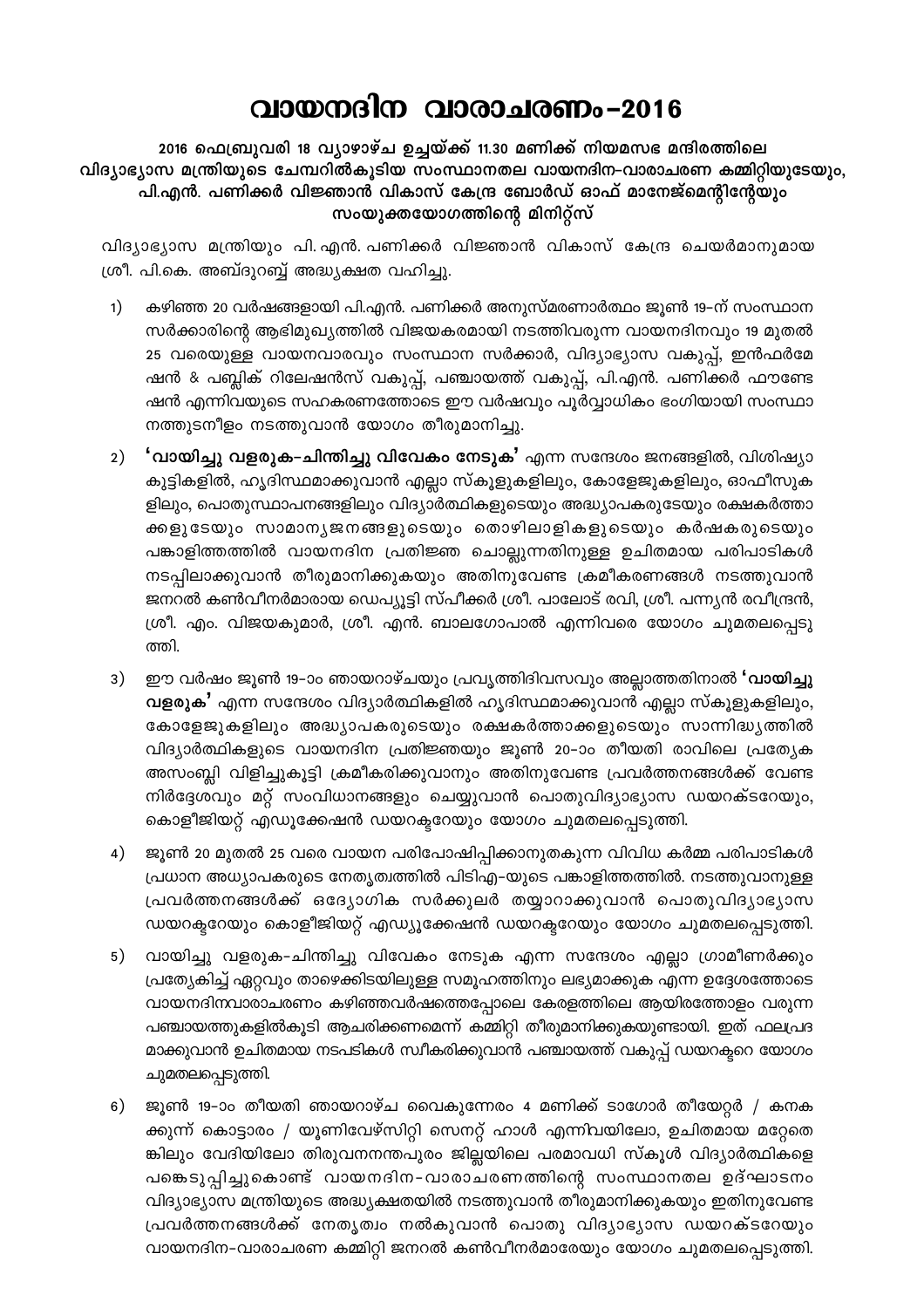- 7) സംസ്ഥാനതല വായനദിന–വാരാചരണം സംഘടിപ്പിക്കുവാൻ ടാഗോർ തീയേറ്റർ / കന കക്കുന്ന് / സെനറ്റ് ഹാൾ എന്നിവയിൽ ഏതെങ്കിലും ഒന്ന് ലഭ്യമാക്കുവാനും പരിപാടി കൾ പ്രൗഢഗംഭീരമാക്കുവാൻ വേണ്ട നടപടികൾക്ക് നേതൃത്വം നൽകുവാനും ഇൻഫർമേ ഷൻ & പബ്ലിക് റിലേഷൻസ് ഡയറക്ടറെ യോഗം ചുമതലപ്പെടുത്തി.
- 8) പൊതു സമ്മേളനത്തിൽ തിരുവനന്തപുരം ജില്ലയിലെ സ്കൂളുകളിൽനിന്നും ഒരു വിദ്യാർത്ഥി യേയും ഒരു വിദ്യാർത്ഥിനിയേയും വായനയിൽകൂടി നേടിയ അനുഭവങ്ങൾ അവതരിപ്പിക്കുവാനുള്ള ക്രമീകരണങ്ങൾ നടത്തുവാൻ പൊതുവിദ്യാഭ്യാസ ഡയറക്ടറെ യോഗം ചുമതലപ്പെടുത്തി.
- 9) ഗുരുവന്ദനത്തിന്റെ ഭാഗമായി നാല് ശ്രേഷ്ഠരായ അധ്യാപകരെ കണ്ടെത്തി ഉദ്ഘാടന ചടങ്ങിൽ ആദരിക്കുവാൻ ജനറൽ കൺവീനർമാരെ യോഗം ചുമതലപ്പെടുത്തി.
- 10) സംസ്ഥാനതല ഉദ്ഘാടന യോഗത്തിലും ജില്ലാതല ഉദ്ഘാടന യോഗത്തിലും കഥ, കവി ത, പ്രസംഗം, പദൃപാരാണം, ഉപന്യാസം എന്നീ ഇനങ്ങളിൽ ജില്ലാതല സ്കൂൾ കലോത്സവ ത്തിലെ ഒന്നാം സമ്മാനം ലഭിച്ച വിദ്യാർത്ഥികളെ സമ്മാനങ്ങൾ നൽകി പ്രോത്സാഹിപ്പിക്കു വാനും തിരുമാനിച്ചു. കുട്ടികളെ കണ്ടെത്തുവാൻ പൊതുവിദ്യാഭ്യാസ ഡയറക്ടറെ യോഗം ചുമതലപ്പെടുത്തി.
- 11) വായനദിന–വാരാചരണത്തിന്റെ ഭാഗമായി കഴിഞ്ഞ ഏഴുവർഷമായി സംസ്ഥാനത്ത് വിദ്യാഭ്യാസ വകുപ്പിന്റെയും ഇൻഫർമേഷൻ & പബ്ലിക് റിലേഷൻസ് വകുപ്പിന്റെയും സഹകരണത്തോടെ സംഘടിപ്പിച്ചുവരുന്ന വായന ക്വിസ് മത്സരം ജൂൺ 2–ാം ശനിയാഴ്ച (11-ാം തീയതി) ജില്ലാതലത്തിലും ജൂൺ 19-ാം തീയതി ഞായറാഴ്ച തിരുവനന്തപുര ത്തുവച്ച് സംസ്ഥാനതലത്തിലും നടത്തുവാനുള്ള ക്രമീകരണങ്ങൾ ചെയ്യുവാൻ പൊതുവിദ്യാഭ്യാസ ഡയറക്ടറെയും ഇൻഫർമേഷൻ & പബ്ലിക് റിലേഷൻസ് ഡയറക്ടറേയും യോഗം ചുമതലപ്പെടുത്തി.
- 12) വായനദിന–വാരാചരണം, വായന ക്വീസ് പ്രോഗ്രാം, വായന പ്രോത്സാഹിപ്പിക്കുന്ന ഇതര പരിപാടികൾ മുതലായവ ഉൾപ്പെടുത്തി വികേഴ്സ് ചാനലിൽ പ്രത്യേക പരിപാടികൾ ജൂൺ 1 മുതൽ 30 വരെ പ്രക്ഷേപണം ചെയ്യുവാൻ തീരുമാനിക്കുകയും പ്രവർത്തനങ്ങൾക്ക് നേതൃത്വം നൽകുവാൻ ഐറ്റി @ സ്കൂൾ ഡയറക്ടറെ യോഗം ചുമതലപ്പെടുത്തുകയും ചെയ്തു.
- 13) സാഹിത്യരചന (കവിത, കഥ, ലേഖനം, നിരൂപണം, സാഹിത്യ ആസ്വാദനം) എന്നിവ പ്രോത്സാഹിപ്പിക്കുവാനും അതുവഴി കുട്ടികളുടെ സർഗവാസന വളർത്തുന്നതിനുമായി സംസ്ഥാനത്തെ സർക്കാർ സ്കൂളുകളിൽ പഠിക്കുന്ന, ഓരോ ജില്ലകളിൽനിന്നും നാലു കുട്ടികളെവീതം പങ്കെടുപ്പിച്ചുകൊണ്ട് തിരുവനന്തപുരത്ത് ക്രമീകരിക്കുന്ന ചതുർദിന റസിഡൻഷ്യൽ ക്യാമ്പ് നടത്തുവാൻ തീരുമാനിക്കുകയും ഉചിതമായ നടപടികൾ കൈക്കൊള്ളുവാൻ ജനറൽ കൺവീനർമാരെ ചുമതലപ്പെടുത്തുകയും ചെയ്തു.
- 14) വായനദിന–വാരാചരണത്തിന്റെ ഭാഗമായി പി,എൻ. പണിക്കരുടെ ചിത്രത്തോടുകൂടിയ **'വായിച്ചു വളരുക'** പോസ്റ്റർ ഒരുലക്ഷം കോപ്പി അച്ചടിച്ച് മുൻ വർഷങ്ങളിലെപ്പോലെ പി.എൻ.പണിക്കർ ഫൗണ്ടേഷനെ ഏല്പിക്കുവാൻ ഇൻഫർമേഷൻ & പബ്ലിക് റിലേഷൻസ് വകുപ്പ് ഡയറക്ടറെ യോഗം ചുമതലപ്പെടുത്തി.
- 15) ഇൻഫർമേഷൻ & പബ്ലിക് റിലേഷൻസ് വകുപ്പ് വഴി ലഭ്യമാകുന്ന ഒരു ലക്ഷം പോസ്റ്റർ കൊറിയർ മാർഗ്ഗം സംസ്ഥാനത്തെ വിദ്യാഭ്യാസ ജില്ലകൾ, പഞ്ചായത്തുകൾ, പൊ1തുസ്ഥാപനങ്ങൾ, കളക്ടറേറ്റ് എന്നിവടങ്ങളിൽ എത്തിക്കുന്നതിനുള്ള പ്രവർത്തനങ്ങൾ മുൻ വർഷങ്ങളിലെപ്പോലെ പി.എൻ. പണിക്കർ ഫൗണ്ടേഷനെ എല്പിക്കുവാനും കൊറിയർ ചാർജ്ജ് ഇൻഫർമേഷൻ & പബ്ലിക് റിലേഷൻസ് വകുപ്പ് വഹിക്കുവാനും യോഗം തീരുമാ നിക്കുകയുണ്ടായി.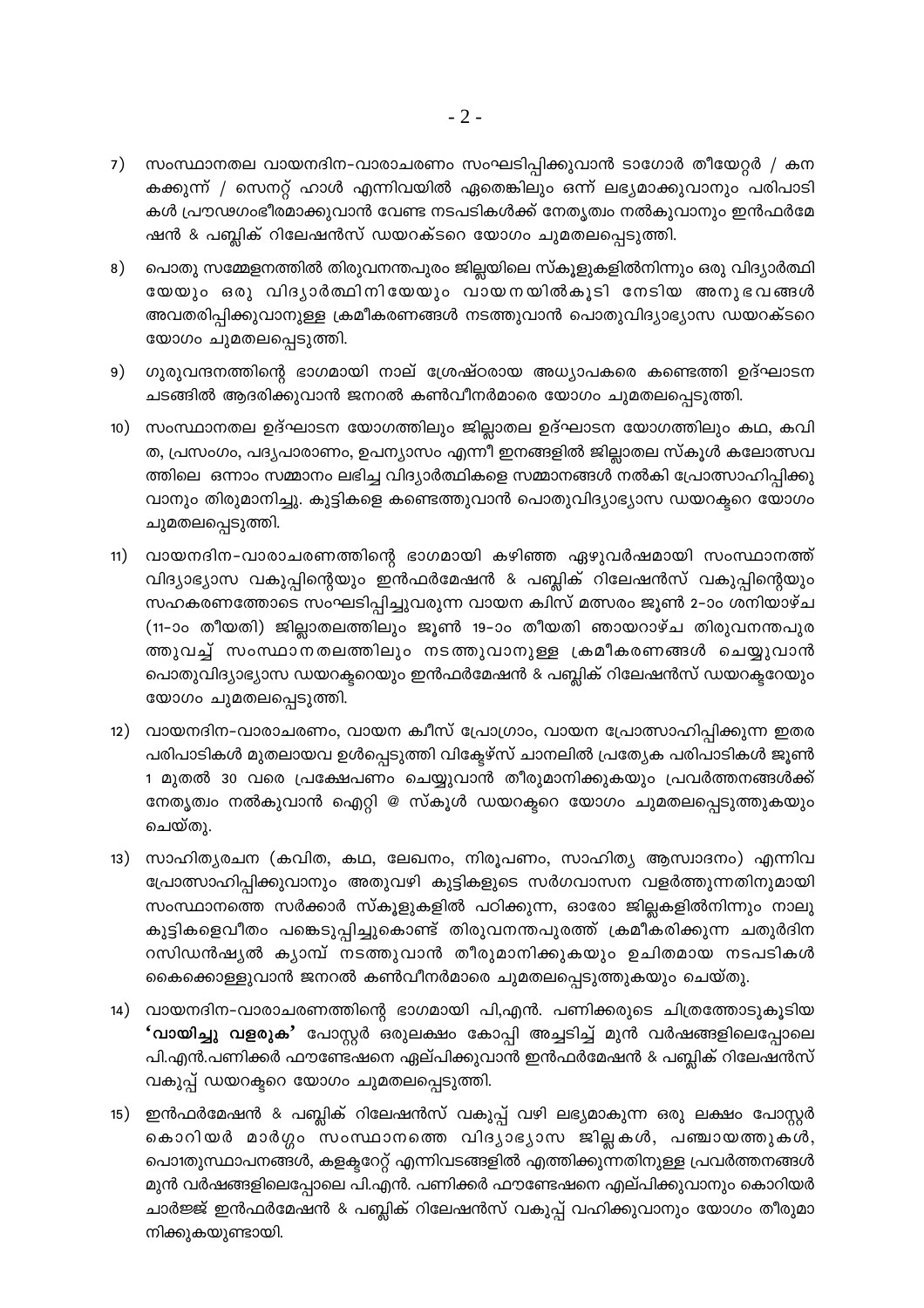- 16) 'വായിച്ചു വളരുക' പോസ്റ്ററുകൾ എല്ലാ സ്കൂളുകളിലും, കോളേജുകളിലും, പഞ്ചായ ത്തുകളിലും, ഗ്രന്ഥശാലകളിലും മറ്റു പൊതുസ്ഥലങ്ങളിലും പ്രദർശിപ്പിക്കുവാൻ വേണ്ട നിർദ്ദേശം നൽകുവാൻ പൊതുവിദ്യാഭ്യാസ ഡയറക്ടർ, കൊളിജിയറ്റ് എഡ്യൂക്കേഷൻ ഡയ റക്ടർ, പഞ്ചായത്ത് ഡയറക്ടർ എന്നിവരെ യോഗം ചുമതലപ്പെടുത്തുകയും ഇതിന്റെ പൂർണ ഉത്തരവാദിത്വം പി.എൻ. പണിക്കർ ഫൗണ്ടേഷൻ ഏറ്റെടുക്കണമെന്നും തീരുമാനിച്ചു.
- 17) ജൂൺ 19–ന് ആചരിക്കുന്ന വായനദിന–വാരാചരണത്തിന്റെ സംസ്ഥാനതല ഉദ്ഘാടനത്തിന്റെ പത്രപരസ്യം പി.എൻ. പണിക്കരുടെ ചിത്രവും വായിച്ചു വളരുക സന്ദേശവും ഉൾപ്പെടുത്തി മുൻ വർഷങ്ങളിലെപ്പോലെ എല്ലാ മാധ്യമങ്ങളിലും പ്രസിദ്ധീകരിക്കുവാൻ ഇൻഫർമേഷൻ & പബ്ലിക് റിലേഷൻസ് ഡയറക്ടറെ യോഗം ചുമതലപ്പെടുത്തി.
- 18) വായനദിന-വാരാചരണത്തിന്റെ ഭാഗമായി, വിവിധ സർക്കാർ ഏജൻസികളുടെയും പ്രസാ ധകരുടെയും പങ്കാളിത്തത്തിൽ ജൂൺ 19 മുതൽ 25 വരെ തിരുവനന്തപുരം വി.ജെ.ടി. ഹാൾ /കനകക്കുന്ന് കൊട്ടാരം എന്നിവയിൽ ഒരിടത്ത് ഒരാഴ്ച നീണ്ടുനിൽക്കുന്ന പുസ്തക-ഖാദി ഗ്രാമവ്യവസായ–കുടുംബശ്രീ ഉല്പന്ന പ്രദർശന വില്പന സംഘടിപ്പിക്കുവാനും ഇതിന്റെ ക്രമീകരണങ്ങൾ ഇൻഫർമേഷൻ & പബ്ലിക് റിലേഷൻസ് വകുപ്പു വഴി നടത്തുവാനും തീരുമാനിച്ചു. ഇതിനുവേണ്ട നടപടികൾ സ്വീകരിക്കുവാൻ ഇൻഫർമേഷൻ & പബ്ലിക് റിലേഷൻസ് ഡയറക്ടറെ യോഗം ചുമതലപ്പെടുത്തി. ഇമ്മാതിരി പുസ്ത പ്രദർശനങ്ങൾ എല്ലാ ജില്ലകളിലും സംഘടിപ്പിക്കുവാനും തീരുമാനിക്കുകയുണ്ടായി.
- 19) വായനദിന-വാരാചരണക്കാലത്ത് കുട്ടികളുടെ പങ്കാളിത്തത്തിൽ എല്ലാ വിദ്യാഭ്യാസ ജില്ലകളിലും സാഹിത്യനായകന്മാരുമായി സംവാദം ക്രമീകരിക്കുവാൻ തീരുമാനിക്കുകയും ഇതിനുവേണ്ട നടപടിക്രമങ്ങൾ സ്വീകരിക്കുവാൻ പൊതുവിദ്യാഭ്യാസ ഡയറക്ടറേയും ജനറൽ കൺവീനർമാരേയും യോഗം ചുമതലപ്പെടുത്തി.
- 20) കേരള സ്റ്റേറ്റ് ലൈബ്രറി കൗൺസിൽ സെക്രട്ടറി, അഡ്മിനിസ്ട്രേറ്റീവ് ഓഫീസർവഴി കൊടുത്തയച്ച നിർദ്ദേശം കമ്മിറ്റി പരിശോധിക്കുകയും വായനദിന–വാരാചരണക്കാലത്ത് കേരളത്തിലെ ഗ്രന്ഥശാലാ പ്രസ്ഥാനത്തിന് ഉണർവ്വും ശക്തിയും നൽകിയ എല്ലാ മഹത് വ്യക്തികളേയും സ്മരിച്ചുകൊണ്ട് വിവിധ സെമിനാറുകൾ എല്ലാ ഗ്രന്ഥശാലകളിലും സംഘടിപ്പിക്കുവാനും തീരുമാനിച്ചു.
- 21) സ്കൂൾ ലൈബ്രറികൾ ഉപയോഗിക്കുന്ന വിദ്യാർത്ഥികൾക്ക് പ്രത്യേക പ്രോത്സാഹനങ്ങളും സ്കൂൾ ലൈബ്രറികളുടെ പ്രവർത്തനം കൂടുതൽ ശക്തമാക്കുവാനും ഉചിതമായ നടപടികൾ സ്ഥീകരിക്കുവാൻ പൊതുവിദ്യാഭ്യാസ ഡയറക്ടറേയും ജനറൽ കൺവീനർമാരേയും യോഗം ചുമതലപ്പെടുത്തി.
- 22) വായനദിന–വാരാചരണത്തോടനുബന്ധിച്ചുള്ള മേഖലാ സെമിനാറുകൾ തിരുവനന്തപുരം, കൊല്ലം, എറണാകുളം, തൃശ്ശൂർ, കോഴിക്കോട് എന്നീ ജില്ലകളിൽ, കോർപ്പറേഷൻ മേയർമാരേയും, ജില്ലാ പഞ്ചായത്ത് പ്രസിഡന്റുമാരേയും പങ്കെടുപ്പിച്ച് മാദ്ധ്യമങ്ങളുടെ സഹകരണത്തോടെ നടത്തുവാൻ ഇൻഫർമേഷൻ & പബ്ലിക് റിലേഷൻസ് ഡയറക്ടറേയും ജനറൽ കൺവീനർ മാരേയും യോഗം ചുമതലപ്പെടുത്തി.
- 23) എല്ലാ ജില്ലകളിലും സ്കൂൾ വിദ്യാർത്ഥികളെ പങ്കെടുപ്പിച്ചുകൊണ്ട് ചിത്രരചനാ മത്സരം സംഘടിപ്പിക്കുവാനുള്ള ഉചിതമായ സർക്കുലർ തയ്യാറാക്കുവാൻ പൊതുവിദ്യാഭ്യാസ ഡയറക്ടറെ യോഗം ചുമതലപ്പെടുത്തി.
- 24) തിരുവനന്തപുരം ജില്ലയിലെ സ്കൂൾ വിദ്യാർത്ഥികളെ പങ്കെടുപ്പിച്ചുകൊണ്ട് ചിത്രരചനാ മത്സരം മ്യൂസിയം കോമ്പൗണ്ടിൽ ജൂൺ 19-ാം തീയതി ഞായറാഴ്ച രാവിലെ 10 മണിക്ക് സംഘടിപ്പിക്കുവാനും അതിനുവേണ്ട ക്രമീകരണങ്ങൾ നടത്തുവാനും മത്സരാർത്ഥികൾക്ക്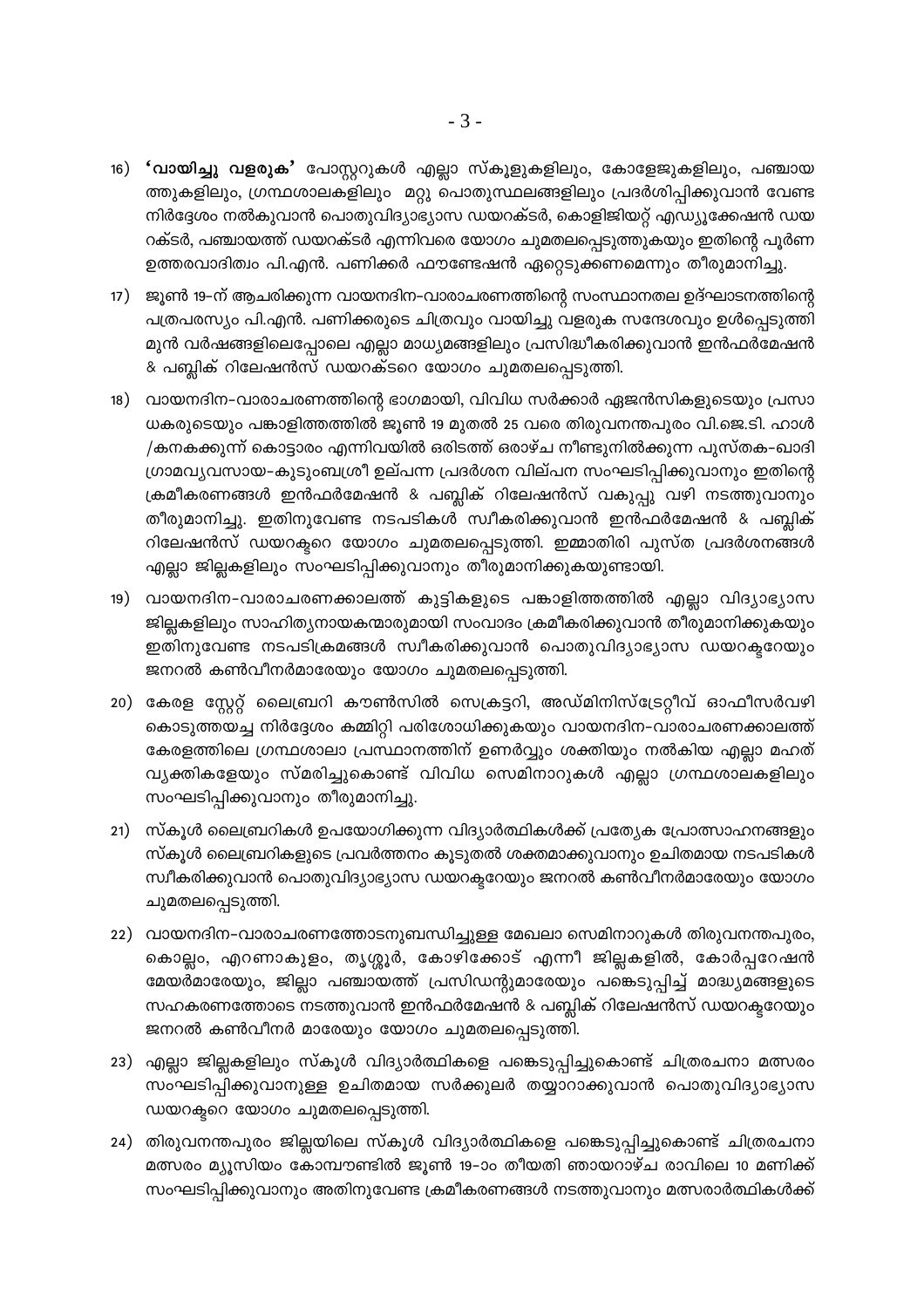- വേണ്ട ഡ്രായിംഗ് പേപ്പർ, ലഘുഭക്ഷണം എന്നിവ നൽകുവാനും തീരുമാനിച്ചു. മേന്മയുള്ള എല്ലാ ചിത്രങ്ങളുടെയും പ്രദർശനം വി.ജെ.ടി. ഹാൾ / കനകക്കുന്ന് കൊട്ടാരം എന്നീ ഏതെങ്കിലും വേദിയിൽ സംഘടിപ്പിക്കുവാനും വിജയികൾക്ക് സമ്മാനങ്ങളും സർട്ടിഫി ക്കറ്റുകളും നൽകുവാനും തീരുമാനിക്കുകയും ജനറൽ കൺവീനർമാരെ യോഗം ചുമതല പ്പെടുത്തി.
- 25) വായനദിന–വാരാചരണത്തിന്റെ ഭാഗമായി സമ്പൂർണ ഇ–സാക്ഷരതയ്ക്ക് പ്രധാന്യം നൽകി എല്ലാ ജില്ലകളിലും ഏഴു ദിവസം നീണ്ടുനിൽക്കുന്ന പ്രാദേശിക ജൻ വിജ്ഞാൻ വികാസ് യാത്രകൾ സംഘടിപ്പിക്കുവാൻ വേണ്ട നടപടികൾ സ്വീകരിക്കുവാൻ ജനറൽ കൺവീനർമാരെ യോഗം ചുമതലപ്പെടുത്തി.
- 26) ജൂൺ 18-ാം തീയതി സംപ്രേഷണം ചെയ്യുന്ന വിധത്തിൽ ദൂർദർശൻ, ആകാശവാണി, വിക്ടേഴ്സ് ചാനൽ തുടങ്ങി മറ്റു ഇലക്ട്രോണിക് മാദ്ധ്യമങ്ങൾ വഴി വിദ്യാഭ്യാസ മന്ത്രി നൽകുന്ന വായനദിന സന്ദേശം ജൂൺ 15–ാം തീയതി റിക്കോർഡ് ചെയ്യുവാൻ ഇൻഫർമേ ഷൻ & പബ്ലിക് റിലേഷൻസ് ഡയറക്ടറെ യോഗം ചുമതലപ്പെടുത്തി.
- 27) പ്രമുഖ പത്രങ്ങളിൽ വായനദിന–വാരാചരണത്തിന്റെ വിവിധ വശങ്ങൾ പ്രതിപാദിച്ചുകൊണ്ട് കേരളത്തിലെ സാമൂഹിക-സാംസ്കാരിക നായകന്മാരുടെ ലേഖനങ്ങൾ പ്രസിദ്ധീകരിക്കു വാനുള്ള ഏർപ്പാടുകൾ ചെയ്യുന്നതിന് ഇൻഫർമേഷൻ & പബ്ലിക് റിലേഷൻസ് ഡയറക്ടറെ യോഗം ചുമതലപ്പെടുത്തി.
- 28) വായനദിന-വാരാചരണദിനങ്ങളായ 19 മുതൽ 25 വരെ ഏഴു ദിവസവും വി.ജെ.ടി ഹാൾ/ കനകക്കുന്ന് കൊട്ടാരം എന്നീ ഏതെങ്കിലും ഒരു വേദിയിൽ തിരുവനന്തപുരം ജില്ലയിലെ ഏഴു സ്കൂളുകളുടെ ആഭിമുഖ്യത്തിൽ കുട്ടികളുടെ കലാപരിപാടികളും മത്സരങ്ങളും സംഘടിപ്പിക്കുവാനും അതിനുവേണ്ട ക്രമീകരണങ്ങൾ നടത്തുവാൻ പൊതുവിദ്യാഭ്യാസ ഡയറക്ടറേയും ജനറൽ കൺവീനർമാരേയും യോഗം ചുമതലപ്പെടുത്തി.
- 29) വായനദിന-വാരാചരണ പരിപാടികൾ വിവരിച്ചുകൊണ്ടുള്ള വിദ്യാഭ്യാസ മന്ത്രിയുടെ പത്ര സമ്മേളനം ജൂൺ 10–നും 15–നും മധ്യേ സംഘടിപ്പിക്കുവാൻ ഇൻഫർമേഷൻ & പബ്ലിക് റിലേഷൻസ് ഡയറക്ടറെ യോഗം ചുമതലപ്പെടുത്തി.
- 30) കേരളത്തിലെ 978 പഞ്ചായത്തുകളിലും, കുടുംബശ്രീ/സാക്ഷരത/എൻഎസ്എസ് പ്രവർത്തകരുടെയും, മഹാത്മാഗാന്ധി ഗ്രാമീണ തൊഴിലുറപ്പ് പദ്ധതിയിലെ ഗുണഭോക്താക്ക ളുടേയും പങ്കാളിത്തത്തിൽ വായന ശീലമാക്കുവാൻ വിവിധ പരിപാടികൾ. സംഘടിപ്പി ക്കാനുള്ള നിർദ്ദേശം എല്ലാ പഞ്ചായത്തുകൾക്കും നൽകുവാൻ തദ്ദേശ സ്വയംഭരണ വകുപ്പ് ഡയറക്ടറെ യോഗം ചുമതലപ്പെടുത്തി.
- 31) കേരളത്തിന് പുറത്ത് മലയാള ഭാഷ പരിപോഷിപ്പിക്കുന്നതിന്റെ ഭാഗമായി മറുനാടൻ മലയാളി കളുടെ കൂട്ടായ്മകളിൽ വായനദിന-വാരാചരണം മുൻ വർഷങ്ങളിലെപ്പോലെ സംഘടിപ്പി ക്കുവാനും ഈ വർഷം മുതൽ ഗൾഫ് മേഖലകളിൽകൂടി വ്യാപിപ്പിക്കുവാനും കമ്മിറ്റി തീരുമാനിച്ചു. ഇതിനുവേണ്ട ഉചിതമായ നടപടികൾ സ്വീകരിക്കുവാൻ ജനറൽ കൺവീ നർമാരെ യോഗം ചുമതലപ്പെടുത്തി.
- 32) കാലിക പ്രാധാന്യമുള്ള വിവിധ വിഷയങ്ങളെ ആസ്പദമാക്കിയുള്ള ചർച്ച, സെമിനാറുകളും, ശില്പശാലകളും എല്ലാ ജില്ലാ ആസ്ഥാനങ്ങളിലും പ്രത്യേകിച്ച് തിരുവനന്തപുരം ജില്ലയിൽ വി.ജെ.ടി ഹാൾ / കനകക്കുന്ന് കൊട്ടാരം എന്നീ ഏതെങ്കിലും വേദികളിൽ സാംസ്കാരിക വിദ്യാഭ്യാസ–സാഹിത്യ–രാഷ്ട്രീയ നായകന്മാരുടെയും മന്ത്രിമാരുടെയും പ്രതിപക്ഷ നേതാ വിന്റെയും ഉദ്യോഗസ്ഥരുടെയും പങ്കാളിത്തത്തിൽ സംഘടിപ്പിക്കുവാൻ ജനറൽ കൺവീ നർമാരെ യോഗം ചുമതലപ്പെടുത്തി.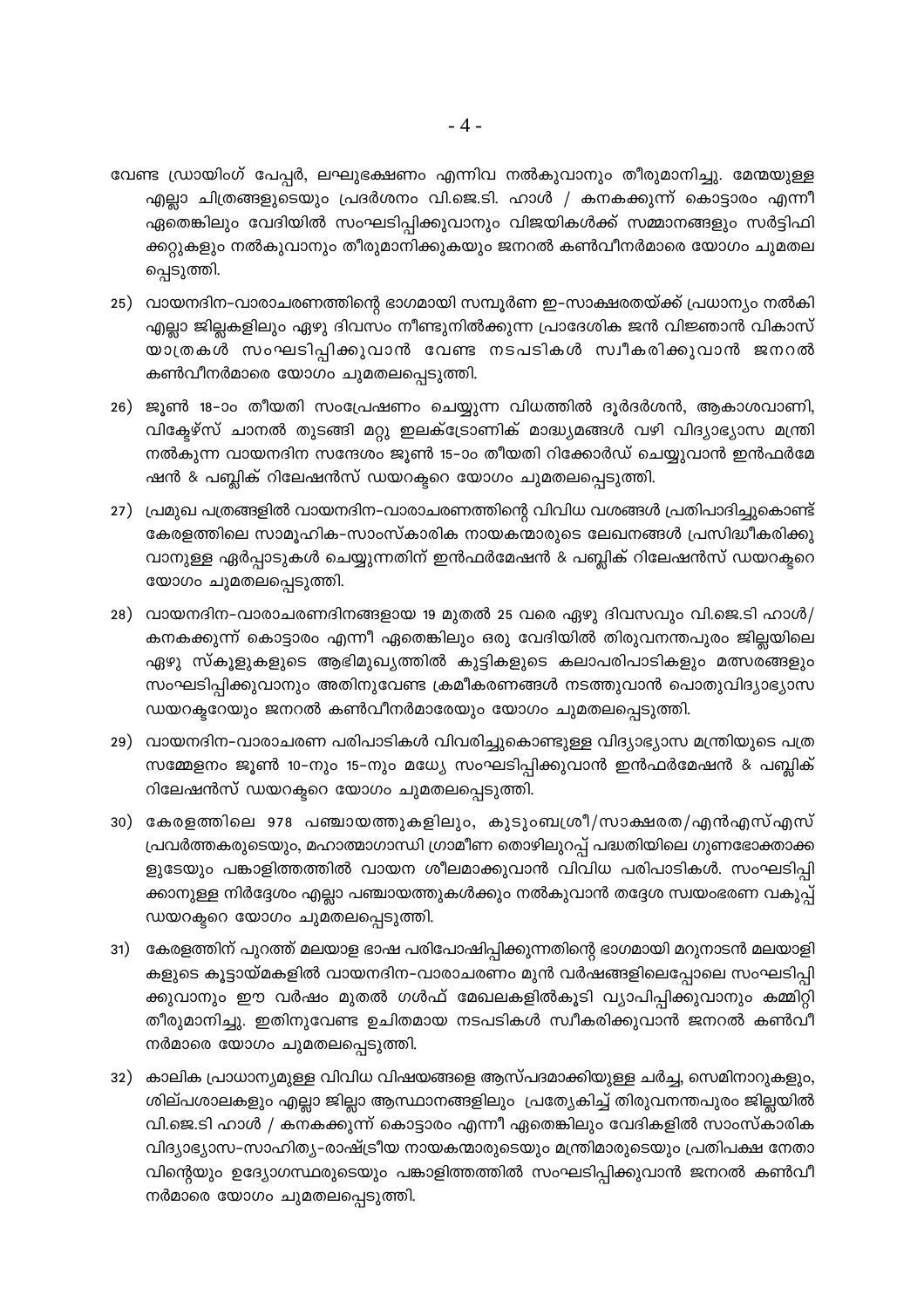- 33) ജില്ലാതലത്തിൽ വായനാദിന-വാരാചരണം സംഘടിപ്പിച്ച് വിജയപ്രദമാക്കുവാൻ ജില്ലാ പഞ്ചായത്ത് പ്രസിഡന്റുമാർ രക്ഷാധികാരികളായി ജില്ലാ കളക്ടർമാരുടെ അദ്ധ്യക്ഷതയിൽ കമ്മിറ്റികൾ രൂപീകരിക്കുവാൻ മുൻ വർഷങ്ങളിലെപ്പോലെ ചീഫ് സെക്രട്ടറിയുടെ കത്ത് എല്ലാ കളക്ടർമാർക്കും അയയ്ക്കുവാൻ പൊതു വിദ്യാഭ്യാസ അഡീ. ചീഫ് സെക്രട്ടറിയെ യോഗം ചുമതലപ്പെടുത്തി. (കമ്മിറ്റിയുടെ ഘടന മുൻ വർഷത്തെപ്പോലെ-കോപ്പി ഇതോടൊപ്പം).
- 34) ഏറ്റവും നന്നായി വായനദിന-വാരാചരണം സംഘടിപ്പിക്കുന്ന ജില്ലയ്ക്ക് ഈ വർഷംമുതൽ എല്ലാവർഷവും പി.എൻ. പണിക്കർ റോളിംഗ് ട്രോഫി നൽകുവാൻ തീരുമാനിച്ചു. അതിനു വേണ്ട നടപടിക്രമങ്ങൾ ക്രമീകരിക്കുവാൻ ജനറൽ കൺവീനർമാരെ യോഗം ചുമതലപ്പെടുത്തി.
- 35) നോളജ് സെന്റർ പദ്ധതി വ്യാപകമാക്കുന്നതിന്റെ ഭാഗമായി കേരളത്തിലെ എല്ലാ ജില്ലക ളിൽ നിന്നും അഞ്ചു യുവജനങ്ങൾവീതം പങ്കെടുക്കുന്ന ഒരാഴ്ച നീണ്ടുനിൽക്കുന്ന റെസി ഡൻഷ്യൽ പരിശീലന പരിപാടി തിരുവനന്തപുരത്ത് സംഘടിപ്പിക്കുവാൻ ജനറൽ കണവീനർമാരെ യോഗം ചുമതലപ്പെടുത്തി.
- 36) കേരളത്തിലെ 100 പഞ്ചായത്തുകളിൽ നടപ്പിലാക്കിവരുന്ന സമ്പൂർണ ഇ–സാക്ഷരത പദ്ധതി സമയബന്ധിതമായി പൂർത്തീകരിക്കുവാനും ജൂൺ 30ന് മുമ്പ് പ്രഖ്യാപനം നടത്തണമെന്നും തീരുമാനിച്ചു.
- 37) കേന്ദ്ര സർക്കാർ ഐറ്റി മന്ത്രാലയത്തിന്റെയും, വിദ്യാഭ്യാസ-ഐറ്റി-പഞ്ചായത്ത് വകുപ്പുകളുടേയും പങ്കാളിത്തത്തിൽ പി.എൻ. പണിക്കർ വിജ്ഞാൻ വികാസ് കേന്ദ്ര, സംസ്ഥാനത്ത് നടപ്പിലാക്കുന്ന സമ്പൂർണ ഇ-സാക്ഷരത പദ്ധതിയുടെ സുഗമമായ പ്രവർത്തനത്തിന് വേണ്ടി വിവിധ കമ്മിറ്റികൾ തീരുമാനങ്ങൾ ക്രോഢീകരിച്ച് വിദ്യാഭ്യാസ വകുപ്പിലൂടെ സർക്കാർ കല്പന തയ്യാറാക്കി എല്ലാ പഞ്ചായത്തുകളിലും ഉടനെ ലഭ്യമാക്കുവാൻ വേണ്ട നടപടികൾ സ്വീകരിക്കുവാൻ വിദ്യാഭ്യാസ വകുപ്പ് അഡീ: സെക്രട്ടറി ശ്രീമതി. ടി.കെ. അജിതകുമാരിയെ യോഗം ചുമതലപ്പെടുത്തി.
- 38) പി.എൻ. പണിക്കർ പൂർണകായക പ്രതിമ നിർമ്മാണ പ്രവർത്തനങ്ങളുടെ നാളിതുവരെയുള്ള പുരോഗതി യോഗം വിലയിരുത്തുകയും ജൂൺ 30-ന് മുമ്പ് പ്രതിമ അനാച്ഛാദനം ചെയ്യുവാൻ വേണ്ട നടപടികൾ സ്ഥീകരിക്കണമെന്നും തിരുവനന്തപുരം പബ്ലിക് ലൈബ്രറി കോമ്പൗണ്ടിൽ മഹാകവി ഉള്ളൂർ എസ്. പരമേശ്വരയ്യരുടെ പ്രതിമയ്ക്ക് സമീപം പ്രതിമ പ്രതിഷ്ഠിക്കുവാനും അതിനുവേണ്ട എല്ലാ ക്രമീകരണങ്ങളും നടത്തുവാൻ പ്രതിമ നിർമ്മാണ കമ്മിറ്റി ചെയർമാൻ മുൻ MP ശ്രീ. പന്ന്യൻ രവീന്ദ്രൻ, ജനറൽ കൺവീനർമാരയ ഡെപ്യൂട്ടി സ്പീക്കർ ശ്രീ. പാലോട് രവി, മുൻ മന്ത്രി ശ്രീ. എം. വിജയകുമാർ ശ്രീ. എൻ. ബാലഗോപാൽ എന്നിവരെ യോഗം ചുമതലപ്പെടുത്തി.
- 39) പി.എൻ. പണിക്കർ നാഷണൽ ഇൻസ്റ്റിറ്റ്യൂട്ട് ഫോർ സോഷ്യൽ ഡെവലപ്മെന്റിന് സീഡ് ക്യാപിറ്റലായി 10 ലക്ഷം രൂപ 2016-17ലെ ബജറ്റിൽ അനുവദിച്ച മുഖ്യമന്ത്രി ശ്രീ. ഉമ്മൻചാണ്ടിക്ക് കമ്മിറ്റി അഭിനന്ദിക്കുകയും നന്ദിരേഖപ്പെടുത്തുകയും ചെയ്തു. ഇൻസ്റ്റി റ്റ്യൂട്ടിന്റെ സ്ഥാപകാംഗമായ അന്തരിച്ച മുൻ ചീഫ് സെക്രട്ടറി ശ്രീ. വി. രാമചന്ദ്രന് പകരം തെരഞ്ഞെടുത്ത മുൻ ചീഫ് സെക്രട്ടറി ഡോ. ഡി. ബാബുപോളിനെ ഉൾപ്പെടുത്തി ബൈലായിൽ മാറ്റം വരുത്തി എത്രയും വേഗം ഇൻസ്റ്റിറ്റ്യൂട്ട് രജിസ്റ്റർ ചെയ്യുവാൻ വേണ്ട നടപടികൾ സ്വീകരിക്കുവാൻ വൈസ് ചെയർമാൻ എൻ. ബാലഗോപാലിനെ യോഗം ചുമതലപ്പെടുത്തി.
- 40) പി.എൻ. പണിക്കർ നാഷണൽ ഇൻസ്റ്റിറ്റ്യൂട്ട് ഫോർ സോഷ്യൽ ഡെവലപ്മെന്റിന് ഉചിതമായ സാമ്പത്തിക സഹായം കേന്ദ്ര സർക്കാരിൽനിന്ന് ലഭ്യമാക്കുവാൻവേണ്ട നടപടികൾ സ്ഥീകരിക്കുവാൻ ചെയർമാൻകൂടിയായ വിദ്യാഭ്യാസ മന്ത്രിയേയും വൈസ് ചെയർമാൻ എൻ. ബാലഗോപാലിനെ യോഗം ചുമതലപ്പെടുത്തി.